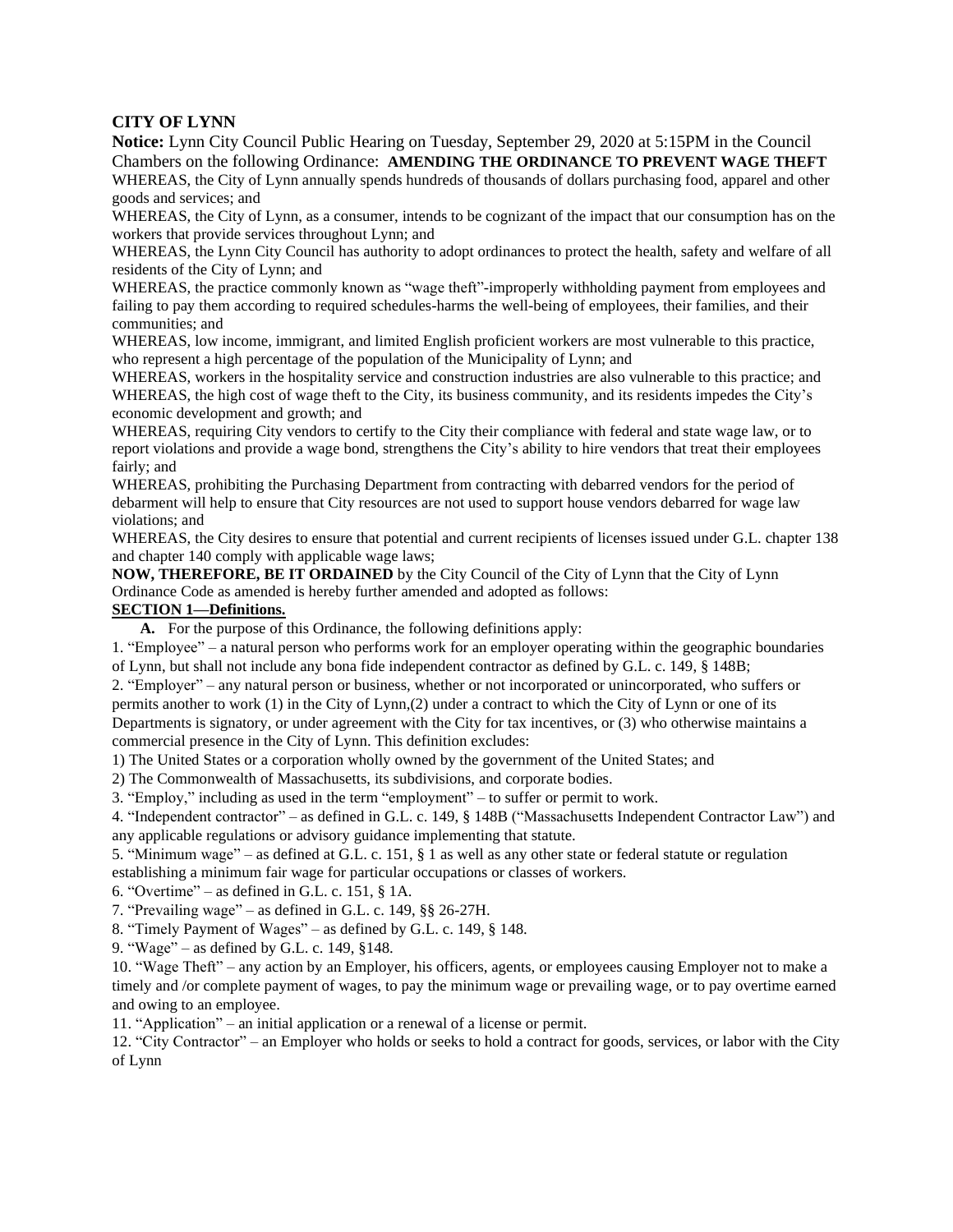13. "Administrative Citation"—a civil citation issued by the attorney general pursuant to G.L c. 149 § 27C, a civil citation issued by the Department of Labor pursuant to 29 U.S.C. § 201 *et seq.* and/or 29 C.F.R. § 578, or any other civil citation for violation of M.G.L. c. 149 or c. 151 and/or 29 U.S.C. § 201 *et seq.* issued by any other federal, state, or local administrative agency.

14. "Stop work order"—as defined in G.L. c. 152, § 25C and 452 C.M.R. § 8.00.

15. "Tax Incentive Plans" shall include any tax incentive plan approved by the City of Lynn to facilitate the construction of new projects or rehabilitation of existing structures. Such tax incentive plans shall include, but are not limited to: (a) a "TIF Agreement" which is a tax increment financing agreement, as such term is defined by G.L. c. 23A, § 3A, c. 40, § 59, and 760 C.M.R. 22.00 *et seq;* (b) an Economic Development Incentive Program ("EDIP"); (c) Housing Development Incentive Program ("HDIP"); (d) Housing Development Tax Increment Exemption ("TIE") Agreement; (e) Certified Housing Development Tax Credit ("CHDC"); (f) Economic Opportunity Area Credit ("EOAC"); (g) Historic Rehabilitation Tac Credit; (h) Low Income Housing Tax Credit ("LIHTC"). 16. "EACC"—Economic assistance coordinating council, as defined by G.L. c. 23A, § 3A and established by G.L. c. 23A, § 3B.

# **SECTION 2—Wage Theft Advisory Committee.**

# **A. Wage Theft Advisory Committee—defined**

There shall be established a Wage Theft Advisory Committee, comprised of one (1) designee submitted by the Lynn City Council, one (1) designee submitted by the Mayor, one (1) representative chosen by the Lynn City Council from a list provided by the North Shore Labor Council, one (1) representative chosen by the Lynn City Council from a list provided by the Lynn Area Chamber of Commerce, one (1) representative chosen by the Lynn City Council from a list provided by the North Shore Latino Business Association, one (1) representative chosen by the Lynn City Council from a list provided by the North Shore Building Trades Council, one (1) representative chosen by the Lynn City Council from a list provided by the Lynn Worker Center, and one (1) representative from the Lynn community chosen by the Lynn City Council from a list provided by New Lynn Coalition. Members of the Wage Theft Advisory Committee may be reappointed annually and must be appointed no later than the second meeting of the new year.

#### **B. Duties**

The Wage Theft Advisory Committee will meet at least once every two months to review Wage Theft Complaints and provide advice to the City Council on the implementation and effectiveness of the wage theft ordinance. In addition, each year the Committee shall elect from among its members a volunteer Secretary who shall receive wage theft complaints received by the City Solicitor's office, pursuant to Section 3.C of this Ordinance, and coordinate any response to such complaint that is required by the Ordinance. In addition, members of the Wage Theft Advisory Committee may offer education, guidance, and referrals to employees affected by wage theft in Lynn at Citysponsored events and in collaboration with other City departments.

### **C. Reporting Requirements**

The City of Lynn shall publish an annual report, through the Wage Theft Advisory Committee, detailing all wage theft complaints received and action taken in response to such complaints, including specifically the status or final disposition of each complaint, where available. The report shall also include civil and criminal judgments issued by the state and federal courts, administrative citations, and final administrative orders, including but not limited to debarments, against Employers pursuant to G.L. c. 149 and G.L. c. 151, if known.

#### **D. Conflict of Interest**

For purposes of this ordinance no member of the Wage Theft Advisory Committee shall participate in any proceeding concerning a beneficiary, a covered vendor, or a covered employee, if the member or any member of his or her immediate family has a direct or indirect financial interest in said individual or in the award of a service contract, subcontract or assistance or the granting of relief to said individual.

### **Section 3—Wage Theft Complaint Process.**

## **A**. **Filing and Receipt of Complaints**

The City of Lynn, at the office of the City Solicitor, shall be referred complaints of violations of state law under G.L. c. 149 and c. 151. The City Solicitor's Office shall refer employees affected by wage theft in Lynn to appropriate agencies. Complaints may be filed by an affected employee or any other person.

# **B. Required Communication with Attorney General's Office**

On a Biannual basis, a representative from the City will request to meet with the Office of the Attorney General to discuss complaints involving City employers and to better coordinate on issues of wage theft in the City.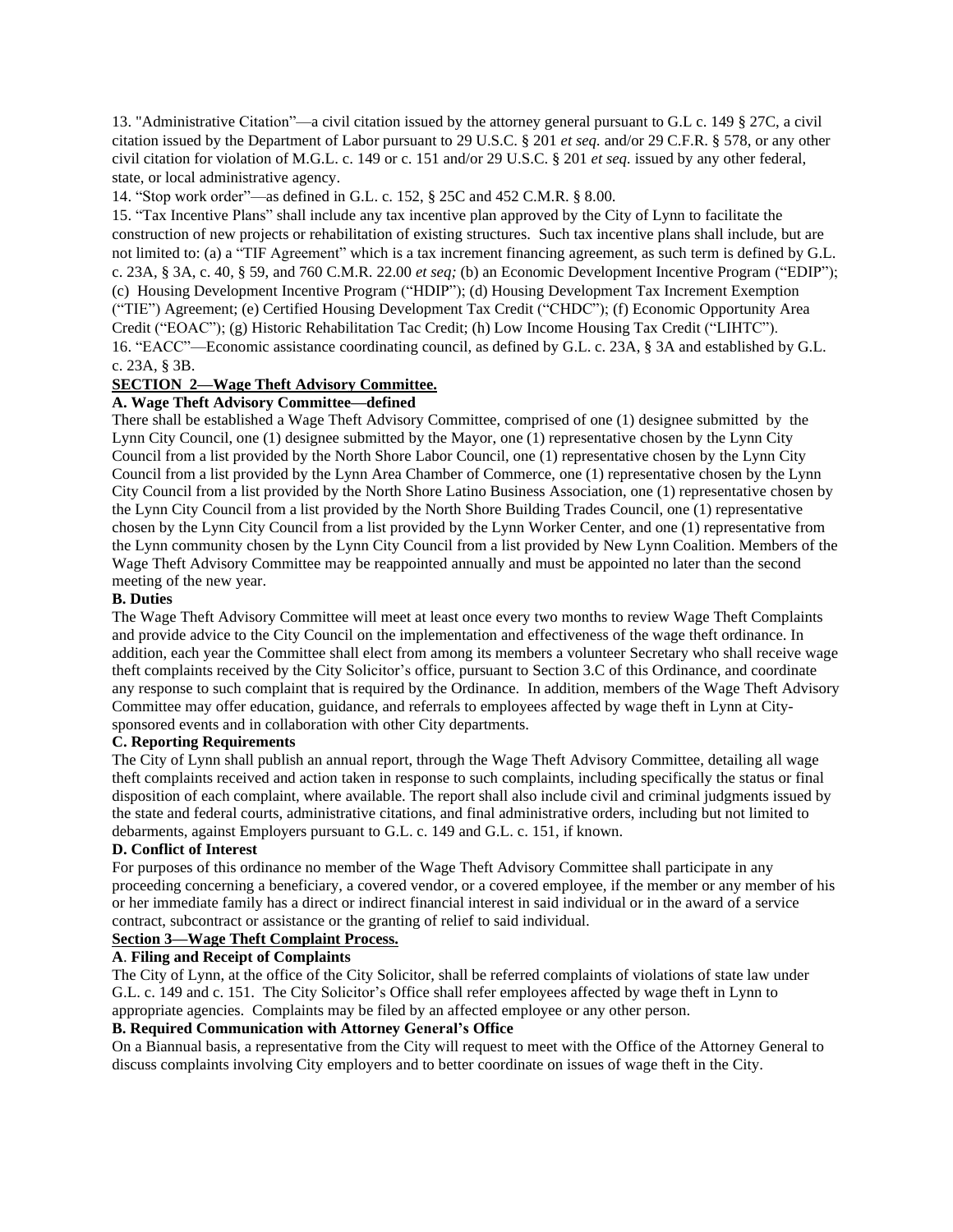#### **C. Required Communication with Other City Departments**

The City Solicitor's Office shall forward each complaint submitted to the City of Lynn's Purchasing Agent and the Lynn Licensing Commission, the Lynn City Council, to the Wage Theft Advisory Committee. If the complaint pertains to work performed at any property subject to a TIF Agreement, the City Solicitor's office shall also send a copy to the EACC.

# **Section 4—Requirements for City Contractors.**

# **A. RFP/Bid and Successful Bidder Requirements**

1. Every Request for Proposals (RFP) or bid issued by the Purchasing Agent shall include the certification and disclosure requirements imposed by this Section.

2. Every RFP or bid issued by the Purchasing Agent shall notify bidders that they have an affirmative duty to report any criminal or civil judgment, administrative citation, or final administrative determination for wage theft against the bidder or any of its subcontractors entered within the five (5) years prior to bid submission, as well as any debarments against the bidder or any of its subcontractors in effect while its bid is pending to the City, and shall further notify bidders that if they are the successful bidder, they and any of their subcontractors have an affirmative duty to report any criminal or civil judgement, administrative citation, final administrative determination, order, or debarment against the bidder or any its subcontractors while their contract with the City is in effect, within five (5) business days of receipt. The RFP or bid will identify the Purchasing Department as the department to whom this must be reported.

3. Every RFP or bid issued by the Purchasing Agent shall notify bidders that they may not contract with the City if they have been either voluntarily or involuntarily debarred by the federal government, any agency of the Commonwealth of Massachusetts or any other state, or any municipal body—including, but not limited to, the City of Lynn—for the entire term of the debarment. Such RFPs or bids shall also notify bidders that they may not use any subcontractor who has been debarred by the federal government or any state or municipal government during the period of that subcontractor's debarment.

4. Bidders that are subject to municipal, state, or federal debarment for violation of the above laws, either voluntarily or involuntarily, or that have been prohibited from contracting with the Commonwealth or any of its agencies or subdivisions will be deemed not responsible and their bids or proposals shall be rejected. Such bidders shall be deemed not responsible for the entire term of debarment or other stated time period. During the term of a Contract, upon a finding or order of such debarment or prohibition, the City may terminate the contract. 5. Successful bidders must either:

 a. Provide a certification of compliance as required by this Section. To the extent that the bidder has been in business for less than five years it shall provide a certification certifying compliance for the entire period of time for which the entity has been in existence.

 b. To the extent a judgment, citation, or final administrative order has been issued against a bidder within five years prior to its bid, provide a copy of the same, in addition to documentation demonstrating that all damages, fines, costs, and fees have been paid. In addition, the bidder must post a bond, to be maintained for the life of the contract, as specified by this Section.

# 6. Successful bidders must agree to post the notice available at

http://www.mass.gov/ago/docs/workplace/wage/wagehourposter.pdf in a conspicuous location accessible to all of their employees. To the extent not all employees would have reasonable access to the notice if posted in a single location by the successful bidder, the successful bidder must inform the Purchasing Agent or other City department of the number and location of postings in order to ensure that the successful bidder provides reasonable notice to all of their employees and agrees to make those additional postings.

#### **B. Certification and Disclosures**

The Purchasing Agent entering into contracts on behalf of the City shall adopt the attached certification and disclosure requirement for all applicants providing:

1. That an applicant certify to the Purchasing Agent that neither they nor any of their subcontractors have been subject to a criminal or civil judgment, administrative citation, final administrative determination, order, or debarment resulting from a violation of G.L. c. 149, G.L. c. 151, or 29 U.S.C. § 201 *et seq.* within five (5) years of their application:

2. In the alternative, the applicant shall disclose to the Purchasing Agent any such criminal or civil judgment, administrative citation, final administrative determination, or debarment and include a copy of the same in their applications.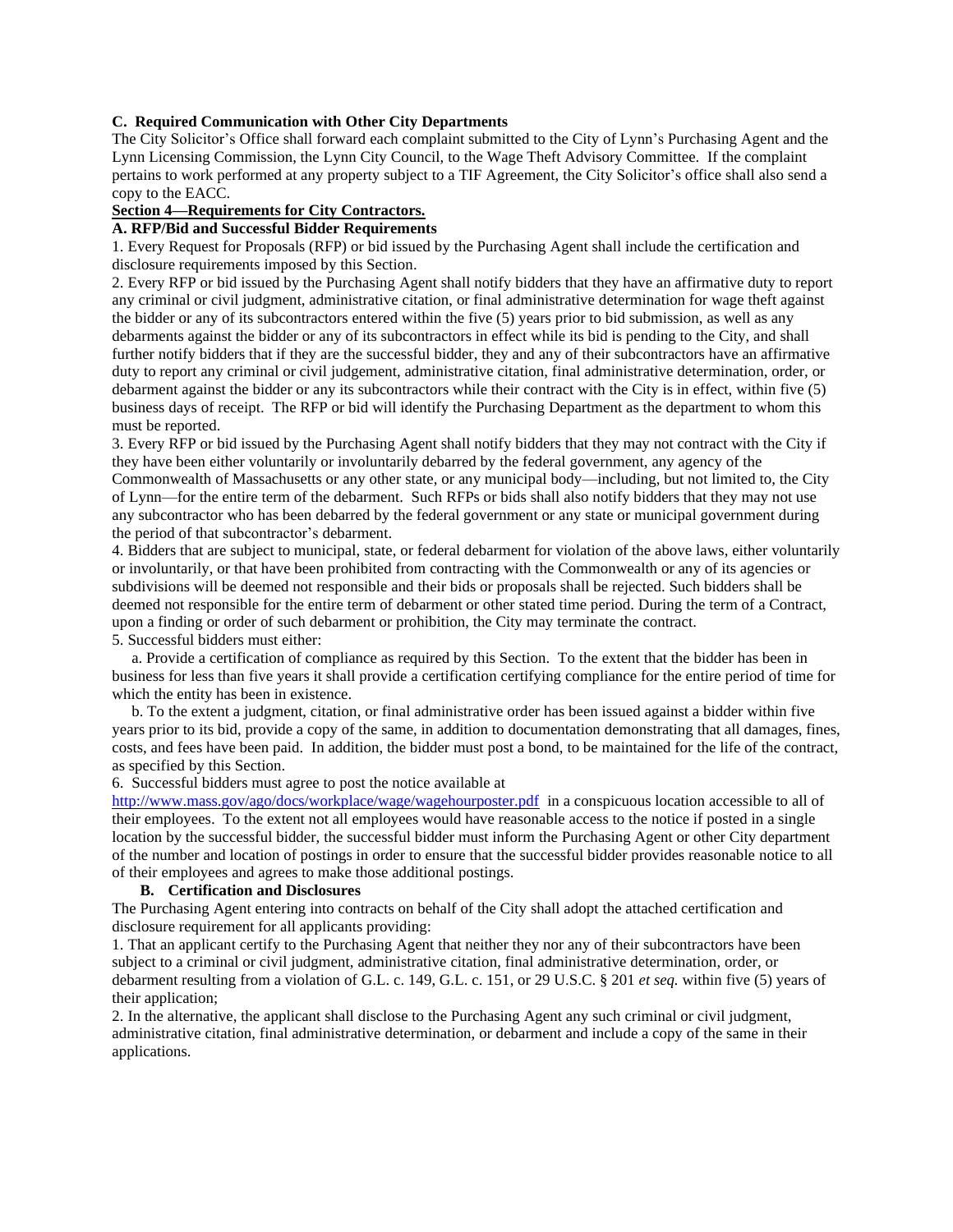3. The Purchasing Department, when issuing an RFP or bids shall notify applicants that they have an affirmative duty to report any criminal or civil judgment, administrative citation, final administrative determination, order, or debarment against them or any of their subcontractors related to Wage Theft and occurring while the contract is in effect to the department within five (5) business days of receipt.

### **C. Reporting and Notice Requirements during the Contract Term**

1. Upon request by the Purchasing Agent, all City Contractors shall furnish their monthly certified payrolls to the City's Purchasing Agent for all employees working on City contracts.

2. To the extent a contract is for a term of one year or more, a City Contractor will provide the Purchasing Agent with a certification compliant with this Section on the effective date of the contract and at each anniversary thereof until the contract expires.

3. All City Contractors will furnish to the Purchasing Agent any criminal or civil judgment, administrative citation, final administrative determination, order, or debarment related to Wage Theft and issued during the term of their contract(s) with the City against the City Contractor or its sub-contractors within five (5) business days of receipt. 4. To the extent required as set forth at Subsection (D) below, all City Contractors shall maintain a wage bond for the term of the contract(s) with the City.

#### **D. Wage Bonds**

1. Any successful bidder or City Contractor or subcontractor who has had a criminal or civil judgment, administrative citation, final administrative determination, order, or debarment, resulting from a violation of M.G.L. c. 149, M.G.L. c. 151, 29 U.S.C. § 201 *et seq.* or any other state or federal laws regulating the payment of wages within five (5) years prior to the date it submits its bids or proposals, and that is not otherwise prohibited from public contracting shall be required by the City to obtain a wage bond or other form of suitable insurance in an amount equal to the aggregate of one year's gross wages for all employees employed on the specific City of Lynn contract. Such bond must be maintained for the terms or extensions of any Contract, and proof of such bond must be provided upon request by the City.

2. Any City Contractor or subcontractor that receives a criminal or civil judgment, administrative citation, final administrative determination, order, or debarment, resulting from a violation of M.G.L. c. 149, M.G.L. c. 151, 29 U.S.C. § 201 *et seq.,* or any other state or federal laws regulating the payment of wages during the term of the Contract, and that is not otherwise prohibited from public contracting, shall be required by the City to obtain a wage bond or other form of suitable insurance in an amount equal to the aggregate of one year's gross wages for all employees employed on the specific City of Lynn contract, based on an average of its total labor costs for the past two years. Such bond must be maintained for the terms or extensions of any Contract, and proof of such bond must be provided upon request by the City.

#### **E. Suspension or Revocation of Contract/Wage Theft as Material Breach of Conditions in RFP or Bid**

If a City Contractor is found to be in violation of G.L. c. 149, G.L. c. 151, or 29 U.S.C. § 201 *et seq.*, or this Section, and therefore in breach of its contract with the City, the City may take one or more of the following actions:

1. Revocation of City Contractor's contract with the City;

2. Suspension of City Contractor's contract with the City;

3. Imposing conditions on any future contracts with the City, including, but not limited to, the posting of a wage bond and other reasonable requirements.

## **F. Requirements for Successors-in-Interest**

The requirements of this Section, including any sanctions imposed herein, that are applicable to any Employer shall also be applicable to, and effective against, any successor Employer that (i) has at least one of the same principals or officers as the prior Employer; and (ii) is engaged in the same or equivalent trade or activity as the prior Employer. **SECTION 5—Requirements for Licensees and Prospective Licensees.**

#### A. **Requirements for License Applicants**

Any application filed by an Employer to the License Commission for any license issued pursuant to M.G.L. c. 138 or M.G.L. c. 140 may be denied if, during the five-year period prior to the date of the application, the applicant Employer has been subject to a federal or state criminal or civil judgment, administrative citation, order, debarment, or final administrative determination resulting from a violation of M.G.L. c. 149, M.G.L. c. 151, 29 U.S.C. § 201 *et seq.*, or any other state or federal laws regulating the payment of wages. Each such applicant shall certify that she has not been found guilty, liable or responsible, in the past five years, in any judicial or administrative proceeding, for any violation of any of the laws set forth above.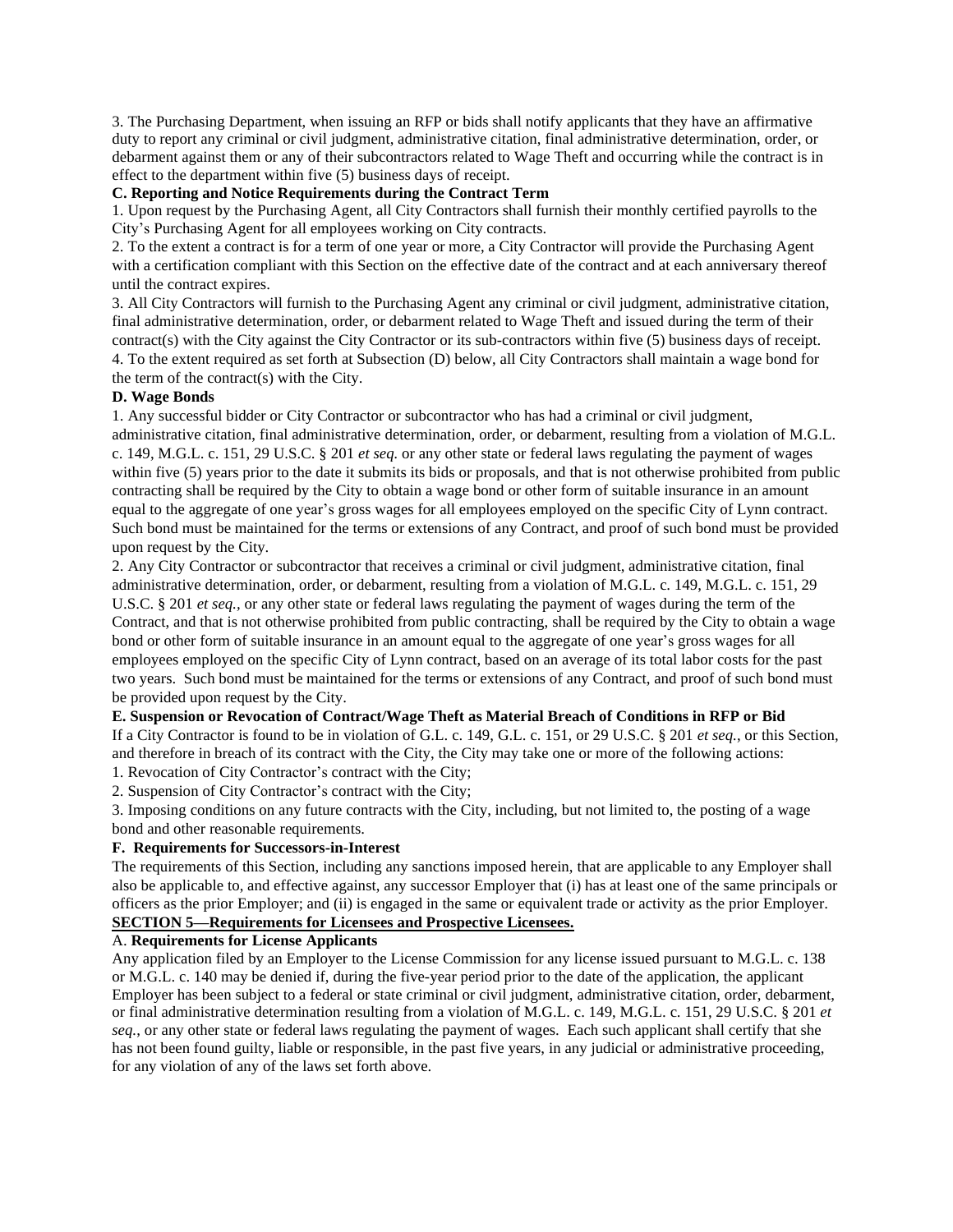#### B. **Requirements for License Holders**

Any license or permit issued by the License Commission under M.G.L. c. 138 or M.G.L. c. 140 to an Employer may be modified, suspended or revoked if, during the term of the license or permit, the licensee or permittee Employer has been subject to a criminal or civil judgment, administrative citation, final administrative determination, order, or debarment resulting from a violation of M.G.L. c. 149, M.G.L. c. 151, 29 U.S.C. § 201 *et seq.* or any other state or federal laws regulating the payment of wages.

#### C. **Wage Bonds for License Holders**

Employers granted a License or Permit that have disclosed a criminal or civil judgment, administrative citation, final administrative determination, order, or debarment resulting from a violation of M.G.L. c. 149, M.G.L. c. 151, 29 U.S.C. § 201 *et seq.* or any other state or federal laws regulating the payment of wages within five (5) years prior to the date they submit their applications, or Employers granted a License or Permit who become subject to a federal or state criminal or civil judgment, administrative citation, final administrative determination, order, or debarment resulting from a violation of M.G.L. c. 149, M.G.L. c. 151, 29 U.S.C. § 201 *et seq.*, or any other state or federal laws regulating the payment of wages during the term of the License or Permit, shall be required by the City to obtain a wage bond or other form of suitable insurance in an amount equal to the aggregate of one year's gross wages for all employees, based on an average of its total labor costs for the past two years. Such bond must be maintained for the terms or extensions of any License or Permit, and proof of such bond must be provided upon request by the City. Failure to comply with this Subsection may constitute grounds for modification, suspension, and/or revocation of the license or permit pursuant to Subsection B.

# D. **Requirements for successors-in-interest**

The requirements of this Section, including any sanctions imposed herein, that are applicable to any Employer shall also be applicable to, and effective against, any successor Employer that (i) has at least one of the same principals or officers as the prior Employer; and (ii) is engaged in the same or equivalent trade or activity as the prior Employer.

# **SECTION 6—Requirements for Tax Incentive Agreement/Plan**

## **A. Certifications and Disclosures**

It shall be a special and material condition of any future Tax Incentive Plans that any and all persons, natural or corporate, who are signatories to the Tax Incentive Plans provide the City of Lynn, via its Wage Theft Advisory Committee, with a list of all construction managers, general contractors, lead or prime contractors, or any entity functioning in any such capacity, and any other contractor or subcontractor of any tier engaged to perform work on the property subject to the Tax Incentive Plans during the term of the Agreement/Plan. An initial list must be provided to the Wage Theft Advisory Committee prior to the start of any work on the property subject to the Tax Incentive Agreement/Plan.

Should any additional or replacement entities be engaged to perform work on the property subject to the Tax Incentive Plans during the term of the Tax Incentive Agreement/Plan, the signatory must provide the name of such entity no later than fourteen (14) days after that entity begins work on the property.

All signatories to the Tax Incentive Agreement/Plan shall further certify that they shall not engage any entity to perform work on the property covered under the Tax Incentive Agreement/Plan which is subject to any debarment for any reason, or an unpaid criminal or civil judgment, administrative citation, or final administrative determination for wage theft, and that they shall not (a) have entities performing work on the property who have been the subject of an indictment, judgment, or grant of immunity, including pending actions, for any business-related conduct constituting a crime under state or federal law; nor (b) have any entities performing work on the property who have been the subject of a government suspension or debarment, rejection of any bid or disapproval of any proposed contract or subcontract, including pending actions, for lack of responsibility denial or revocation of prequalification or a voluntary exclusion agreement; nor (c) have entities performing work on the property who have been the subject of any governmental determination of a violation of any public works law or regulation, or labor law or regulation or regulation of any OSHA violation deemed "serious or willful" within the five (5) year period preceding the date such Agreement is signed. If, notwithstanding such certification, any interested person gives the City of Lynn written notice, via the Wage Theft Advisory Committee, that any person or entity engaged to perform work on a property subject to a Tax Incentive Agreement/Plan is subject to a debarment or an unpaid criminal or civil judgment, administrative citation, or final determination in violation of the certification provisions of this subsection and entered within the five (5) year period prior to the date the TIF Agreement is signed, the Secretary of the Wage Theft Advisory Committee shall write to all signatories to the TIF Agreement within ten (10) days and request that the outstanding judgment or determination be satisfied or that the person or entity subject to such judgment or determination be immediately replaced on the project.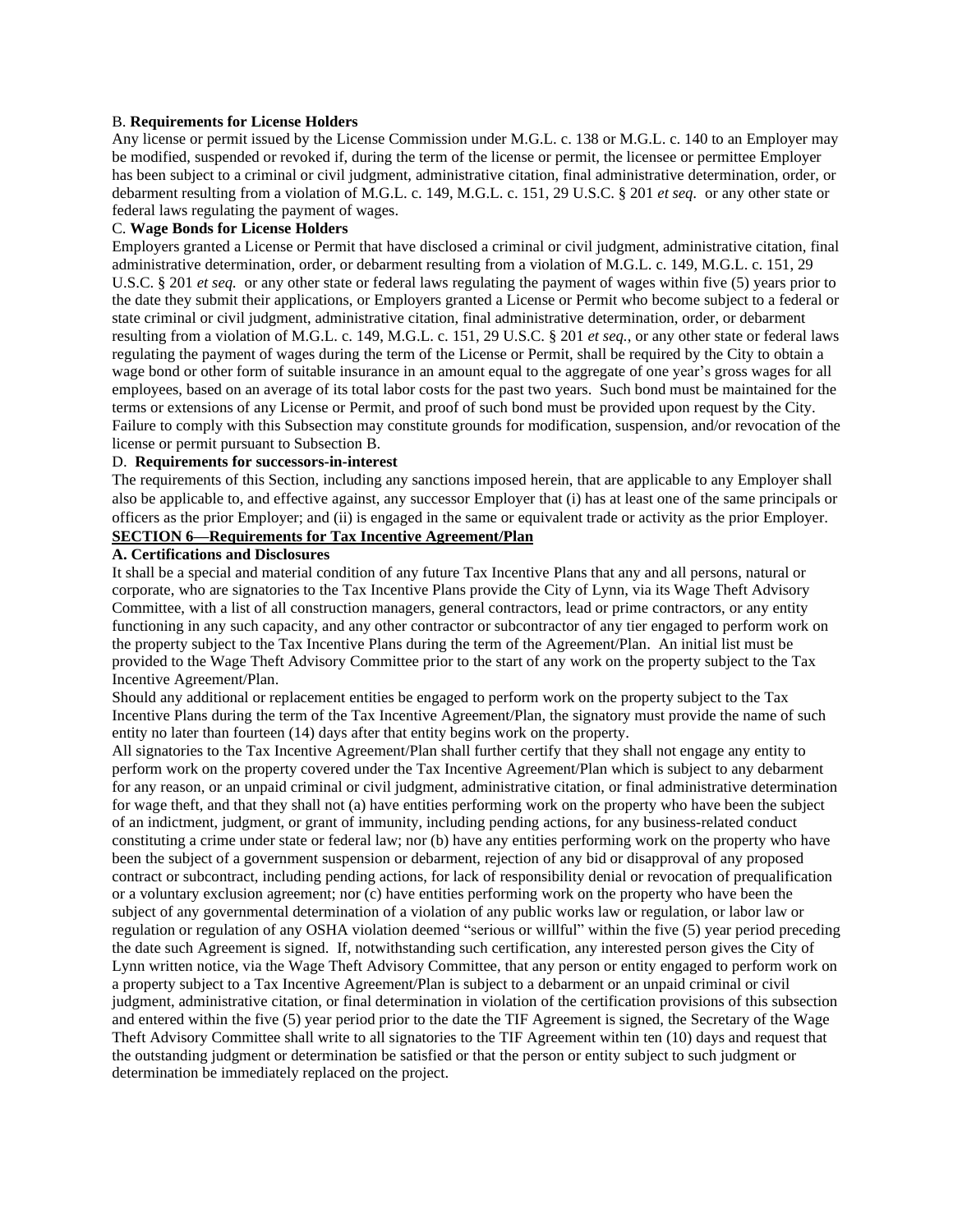If the outstanding judgment or determination has not been satisfied, nor the person or entity subject to such judgment replaced on the project, within fourteen (14) days of when the Secretary informs the signatories to the TIF Agreement of the outstanding violation, then the TIF Agreement shall provide that such an event materially frustrates the public purpose for which this TIF Agreement and any certification of the Tax Incentive Agreement/Plan by the City was intended to advance.

### **B. Special and Material Conditions of TIF Agreements with City of Lynn**

It shall be a special and material condition of any TIF Agreement that any construction manager, general contractor, or other lead or prime contractor, or any entity functioning in any such capacity, and any other contractor or subcontractor of any tier or other person that is engaged to perform the work during the term of their TIF Agreement on the property that is the subject of the Tax Incentive Agreement/Plan shall comply with the following qualification and condition at all times during their performance of work on the property:

- (1) The firm must maintain appropriate industrial accident insurance sufficient to provide coverage for all the employees on the project in accordance with G.L. c.152 and provide documentary proof of such coverage to the Building Inspector to be maintained in the Building Department as a public record;
- (2) The firm must properly classify employees as employees rather than independent contractors and treat them accordingly for purposes of workers' compensation insurance coverage, unemployment taxes, social security taxes and state and federal income tax withholding. (G.L. c.149, §148B on employee classification);
- (3) The firm must comply with G.L. c. 149, § 148 with respect to the payment of wages; and
- (4) The firm must be in compliance with the health and hospitalization requirements of the Massachusetts Health Care Reform law established by Chapter 58 of the Acts of 2006, as amended, and regulations promulgated under that statute by the Commonwealth Health Insurance Connector Authority.

#### **C. Wage Theft Complaints for Properties Covered by TIF Agreements**

The City of Lynn's Wage Theft Advisory Committee shall promptly respond to any complaints for violations of the legal obligations outlined at subsections  $(B)(1)$ –(4), including complaints for wage theft, filed through the City Clerk that pertain to work performed at any property subject to a TIF Agreement by sending notice of such complaint to all signatories of the TIF Agreement within thirty (30) days of receiving such complaint. The Wage Theft Advisory Committee may take appropriate steps to resolve such complaint after such notice is provided, including, but not limited to, arranging informal and voluntary mediations involving the affected worker, the Agreement signatories, and any implicated contractor or subcontractor of any tier on the project. If, after the Wage Theft Advisory Committee has properly served notice of a complaint upon the signatories to a TIF Agreement pursuant to this subsection, any Employer becomes subject to a federal or state criminal or civil judgment, administrative citation, stop work order, debarment, or final administrative determination resulting from a violation of any of the legal obligations outlined at subsections  $(B)(1)$ –(4), and if such judgment, citation, or order is not satisfied or discharged, or the offending Employer replaced on the project, within fourteen (14) days of the entry of such judgment, citation, or order, the parties agree that such an event materially frustrates the public purpose that the TIF Agreement and any certification of the Tax Incentive Agreement/Plan by the City was intended to advance.

#### **D. Termination of TIF Agreements**

In the event the public purpose of a Tax Incentive Agreement/Plan or Tax Incentive Agreement/Plan is materially frustrated pursuant to Subsection (A) and/or (C), the City Council shall hold a public hearing and vote at its next regularly scheduled meeting regarding whether to terminate the tax relief provided by such Tax Incentive Agreement/Plan and petition the EACC for revocation of that portion of its certification of the Tax Incentive Agreement/Plan corresponding to such Tax Incentive Agreement/Plan. If the termination of such Tax Incentive Agreement/Plan is approved by the Council and Mayor, or by the Council over the Mayor's veto, the owner of the property covered by such Tax Incentive Agreement/Plan shall forfeit the receipt of any funds or future tax benefits and/or shall return any such funds already received in connection with the project.

## **E. Requirements for Successors-in-Interest**

The requirements of this Section, including any sanctions imposed herein, that are applicable to any Employer shall also be applicable to, and effective against, any successor Employer that (i) has at least one of the same principals or officers as the prior Employer; and (ii) is engaged in the same or equivalent trade or activity as the prior Employer.